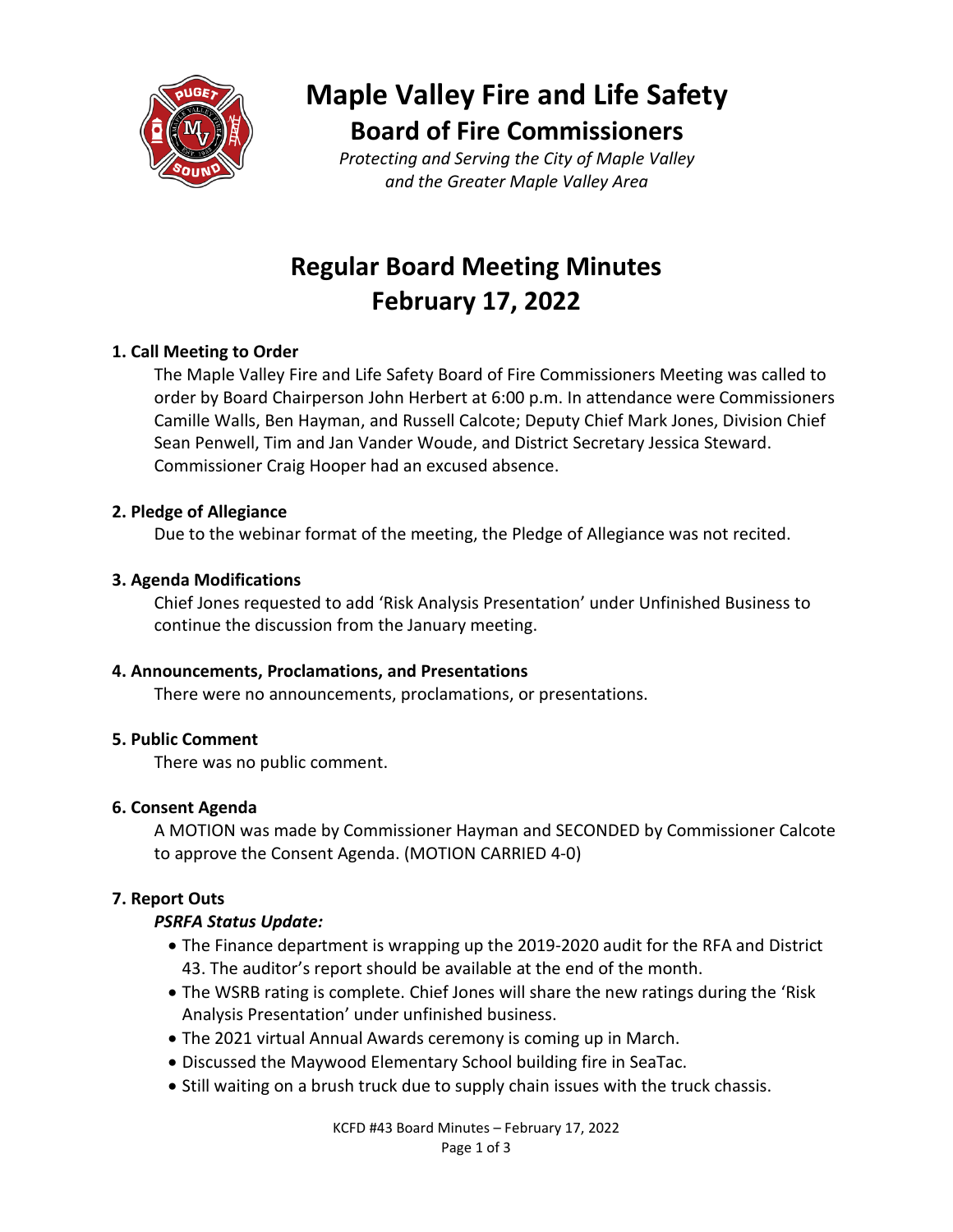#### *Financial Report:*

- Finance should receive the auditor's report at the end of this month. So far there have been no findings or issues.
- Still closing out 2021. A quarterly report should be ready to present at the next meeting.

#### *Local 1747:*

• No Report.

### **8. Correspondence**

A flyer for the WFCA's Spring Seminar series was reviewed. The cost is \$190.00 per seminar, plus day of service pay and any travel expenses such as lodging. Commissioners interested in attending should contact District Secretary Steward.

#### **9. Unfinished Business**

## Risk Analysis Presentation Follow Up

Chief Jones and Chief Penwell reviewed the questions the Commissioners had regarding the information presented at the January 20<sup>th</sup> meeting (see attached documents with the minutes). Briefly discussed Station locations irrespective of agency boundaries.

#### **10. New Business**

Review of Request for Petition for Annexation from Tim and Jan Vander Woude Tim and Jan Vander Woude, property owners of tax parcel number 082207-9034-00, have come forth pursuant to RCW 52.04.031 with a petition for annexation to King County Fire District #43. As the first step in the annexation process, Division Chief Sean Penwell prepared a petition for annexation, including a legal description of the property to be annexed along with the plat of the boundaries of the area to be annexed, which the Vander Woude's reviewed for errors and then signed and returned to District Secretary Steward.

A MOTION was made by Commissioner Walls and SECONDED by Commissioner Calcote to accept the petition for annexation of tax parcel number 082207-9034-00. (MOTION CARRIED 4-0)

Resolution No. R-2022-001 Setting a Date for Petition for Annexation Public Hearing The Board of Fire Commissioners of King County Fire Protection District #43 has received a Petition for Annexation from Tim and Jan Vander Woude, property owners of tax parcel number 082207-9034-00. After reviewing and duly considering all relevant evidence presented, it was determined that the petition should be approved and a public hearing date should be set.

A MOTION was made by Commissioner Hayman and SECONDED by Commissioner Calcote to approve Resolution No. R-2022-001 Setting a Date for Petition for Annexation Public Hearing. (MOTION CARRIED 4-0)